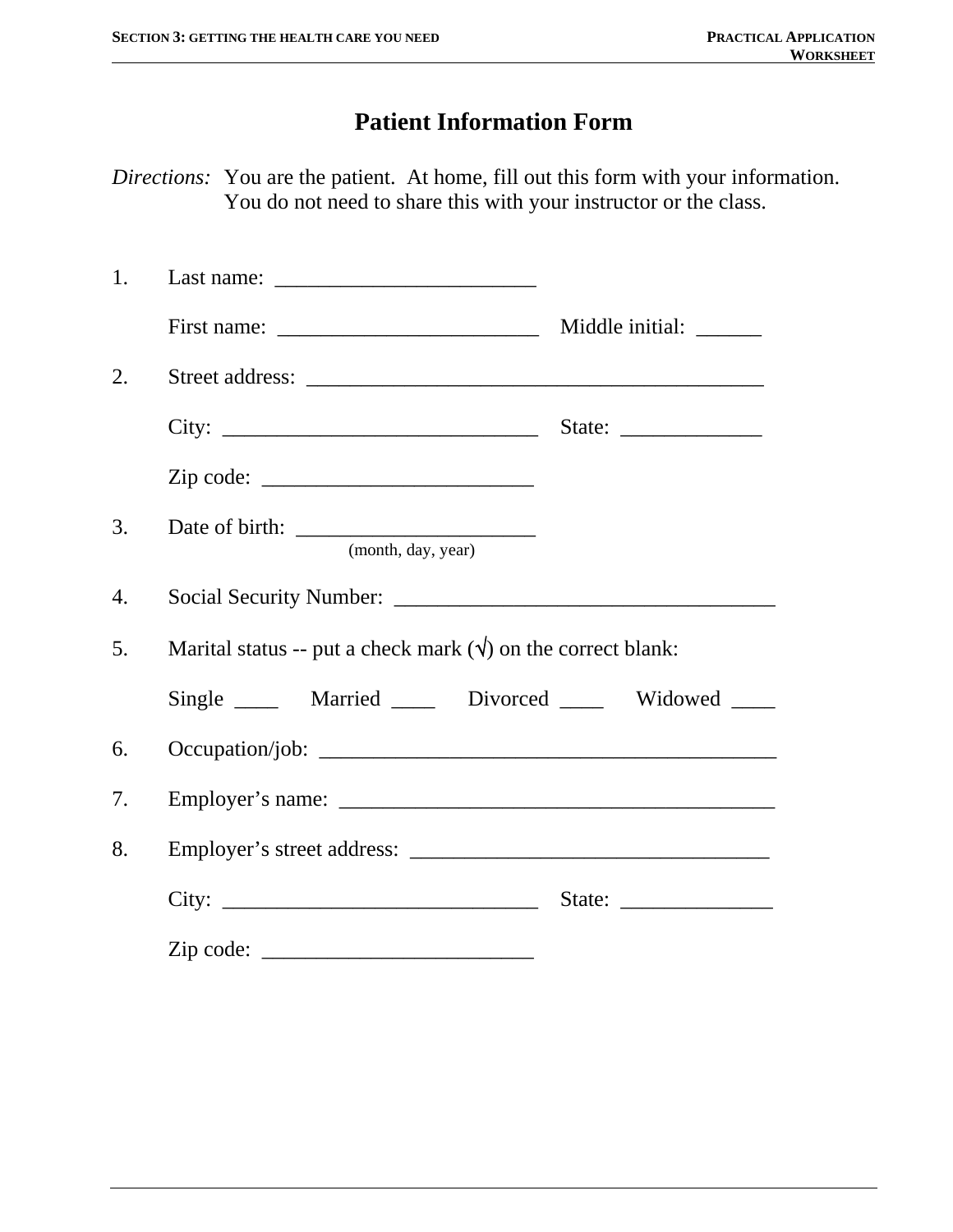### **Patient Information Form,** continued

| First name: $\frac{1}{2}$ | Middle initial: ________ |
|---------------------------|--------------------------|
|                           |                          |
|                           |                          |
|                           |                          |
|                           |                          |
|                           |                          |
|                           |                          |
|                           |                          |
|                           |                          |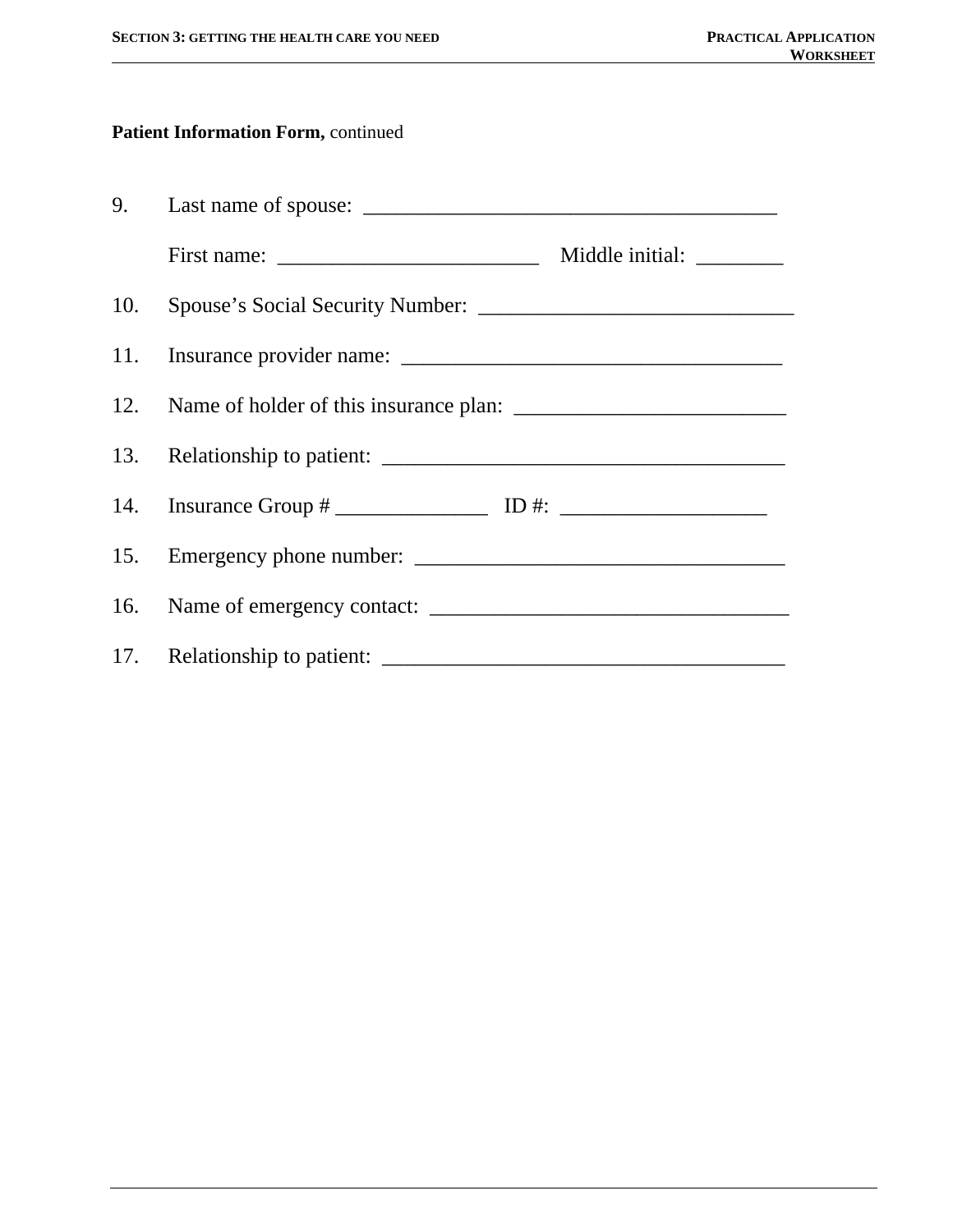## **Patient Medical History Form**

*Directions:* You are the patient. At home, fill out this form with your information. You do not need to share this with your instructor or the class.

1. Date of last medical exam (month, year) \_\_\_\_\_\_\_\_\_\_\_\_\_\_\_\_\_\_\_\_\_\_\_\_\_\_\_\_

2. Have you ever been hospitalized for surgery or serious illness? Yes \_\_\_ No \_\_ If yes,

| Date | Reason | Hospital |
|------|--------|----------|
|      |        |          |
|      |        |          |
|      |        |          |
|      |        |          |

3. Are you taking any medications (prescriptions or over-the-counter) regularly?

\_\_\_\_\_\_\_\_\_\_\_\_\_\_\_\_\_\_\_\_\_\_\_\_\_\_\_\_\_\_\_\_\_\_\_\_\_\_\_\_\_\_\_\_\_\_\_\_\_\_\_\_\_\_\_\_\_\_\_\_

Yes \_\_\_\_\_\_\_ No \_\_\_\_\_\_\_ If yes, what medications are you taking?

 $\overline{\phantom{a}}$  ,  $\overline{\phantom{a}}$  ,  $\overline{\phantom{a}}$  ,  $\overline{\phantom{a}}$  ,  $\overline{\phantom{a}}$  ,  $\overline{\phantom{a}}$  ,  $\overline{\phantom{a}}$  ,  $\overline{\phantom{a}}$  ,  $\overline{\phantom{a}}$  ,  $\overline{\phantom{a}}$  ,  $\overline{\phantom{a}}$  ,  $\overline{\phantom{a}}$  ,  $\overline{\phantom{a}}$  ,  $\overline{\phantom{a}}$  ,  $\overline{\phantom{a}}$  ,  $\overline{\phantom{a}}$ 

 $\overline{\phantom{a}}$  ,  $\overline{\phantom{a}}$  ,  $\overline{\phantom{a}}$  ,  $\overline{\phantom{a}}$  ,  $\overline{\phantom{a}}$  ,  $\overline{\phantom{a}}$  ,  $\overline{\phantom{a}}$  ,  $\overline{\phantom{a}}$  ,  $\overline{\phantom{a}}$  ,  $\overline{\phantom{a}}$  ,  $\overline{\phantom{a}}$  ,  $\overline{\phantom{a}}$  ,  $\overline{\phantom{a}}$  ,  $\overline{\phantom{a}}$  ,  $\overline{\phantom{a}}$  ,  $\overline{\phantom{a}}$ 

 $\overline{\phantom{a}}$  ,  $\overline{\phantom{a}}$  ,  $\overline{\phantom{a}}$  ,  $\overline{\phantom{a}}$  ,  $\overline{\phantom{a}}$  ,  $\overline{\phantom{a}}$  ,  $\overline{\phantom{a}}$  ,  $\overline{\phantom{a}}$  ,  $\overline{\phantom{a}}$  ,  $\overline{\phantom{a}}$  ,  $\overline{\phantom{a}}$  ,  $\overline{\phantom{a}}$  ,  $\overline{\phantom{a}}$  ,  $\overline{\phantom{a}}$  ,  $\overline{\phantom{a}}$  ,  $\overline{\phantom{a}}$ 

4. Do you wear glasses or contact lenses? Yes No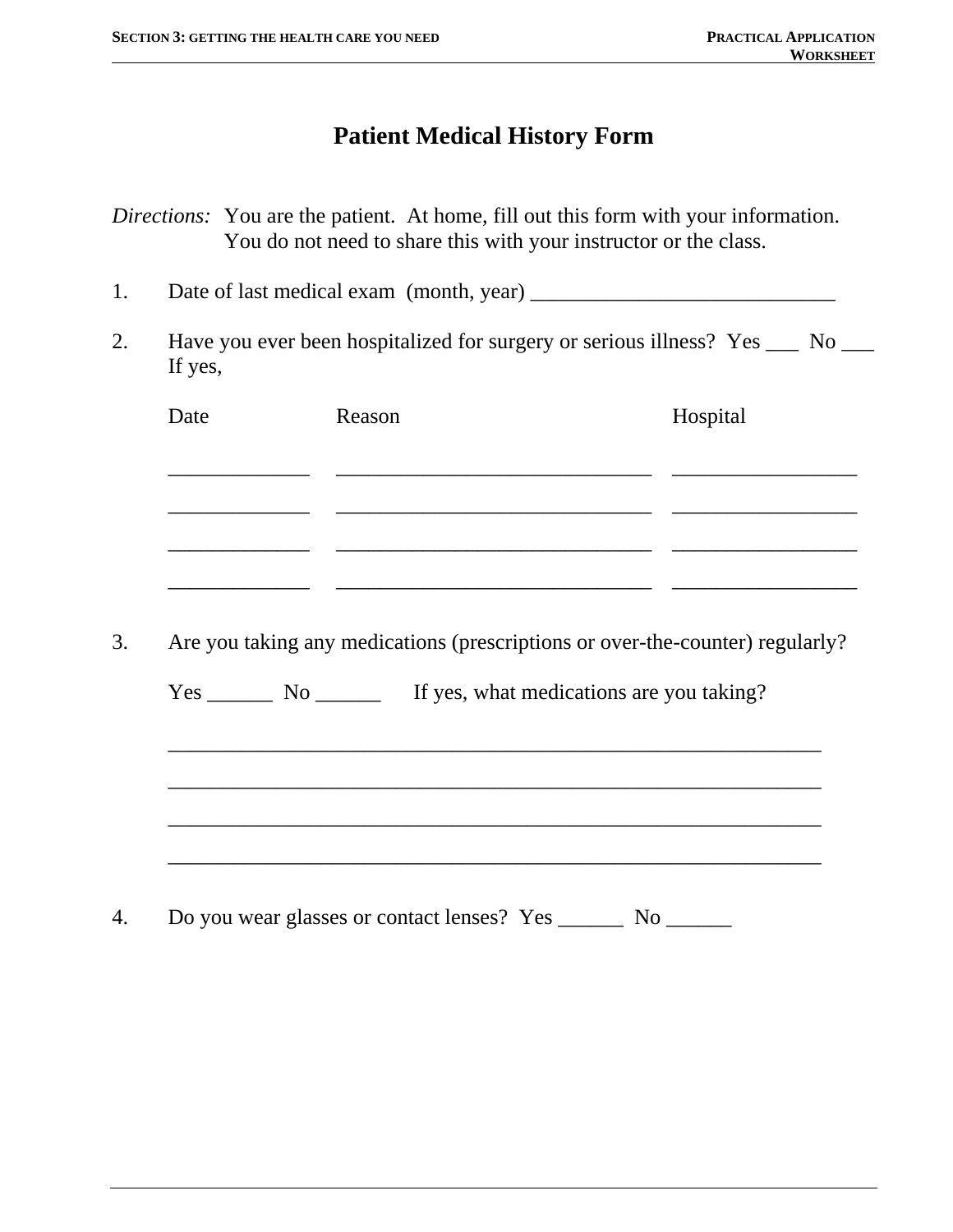#### **Patient Medical History Form,** continued

5. Are you allergic to any medication or have you had any reactions?

Yes \_\_\_\_\_\_\_\_ No \_\_\_\_\_\_\_\_ If yes, fill out the chart below.

| Name of Medication | Reaction | When |
|--------------------|----------|------|
|                    |          |      |
|                    |          |      |
|                    |          |      |
|                    |          |      |

6. Are you allergic to anything else (food, pollen, dust, etc.)? Yes \_\_\_\_ No \_\_\_\_

7. Do you have or have you had any of the following:

| a.             | arthritis                        | Yes        | $No$ <sub>_____</sub>                                                                                                                                                                                                         |
|----------------|----------------------------------|------------|-------------------------------------------------------------------------------------------------------------------------------------------------------------------------------------------------------------------------------|
| $\mathbf b$ .  | diabetes                         | Yes        |                                                                                                                                                                                                                               |
| $C_{\bullet}$  | hypertension/high blood pressure |            |                                                                                                                                                                                                                               |
| d.             | high cholesterol                 |            |                                                                                                                                                                                                                               |
| e.             | mental illness                   |            | $No \_$                                                                                                                                                                                                                       |
| f.             | kidney disease                   | $Yes \_\_$ |                                                                                                                                                                                                                               |
| g.             | osteoporosis                     | $Yes \_\_$ | $No \_$                                                                                                                                                                                                                       |
| h.             | sexual/physical abuse            | $Yes \_\_$ |                                                                                                                                                                                                                               |
| i.             | thyroid disease                  | $Yes \_\_$ |                                                                                                                                                                                                                               |
| $\mathbf{j}$ . | <b>HIV/AIDS</b>                  | $Yes \_\_$ |                                                                                                                                                                                                                               |
| k.             | heart disease/heart attack       |            |                                                                                                                                                                                                                               |
| 1.             | substance abuse                  | $Yes \_\_$ | $No \_$                                                                                                                                                                                                                       |
| m.             | alcoholism                       |            |                                                                                                                                                                                                                               |
| n.             | asthma                           | $Yes \_\_$ |                                                                                                                                                                                                                               |
| <b>O.</b>      | seizures                         | Yes        | No note that the set of the set of the set of the set of the set of the set of the set of the set of the set of the set of the set of the set of the set of the set of the set of the set of the set of the set of the set of |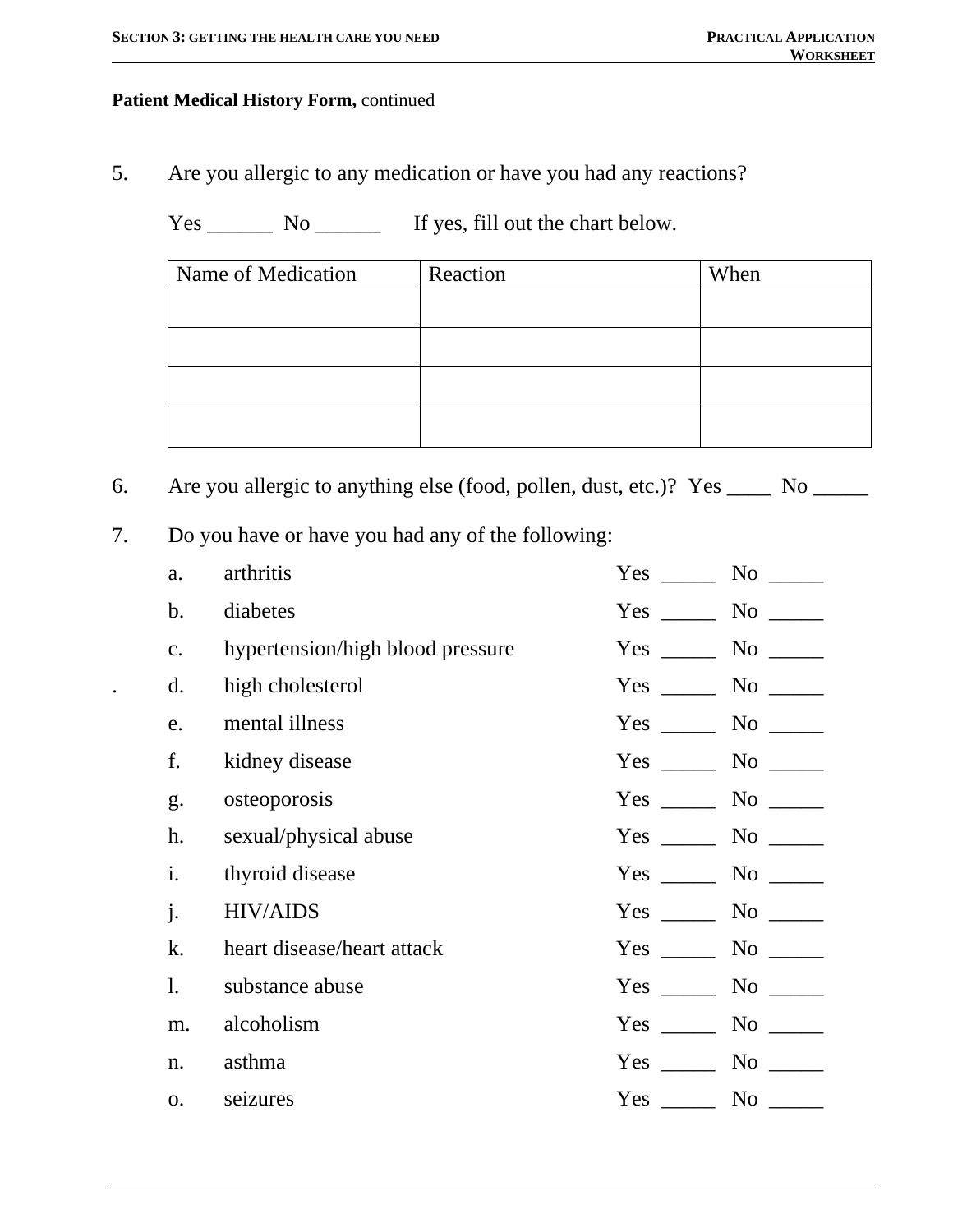#### **Patient Medical History Form,** continued

| p. | stroke                           |                                                                                                                                                                                                                                                                                                                                                                                                                       | $Yes$ No $\_\_$                       |
|----|----------------------------------|-----------------------------------------------------------------------------------------------------------------------------------------------------------------------------------------------------------------------------------------------------------------------------------------------------------------------------------------------------------------------------------------------------------------------|---------------------------------------|
| q. | anemia/blood diseases            |                                                                                                                                                                                                                                                                                                                                                                                                                       | $Yes \_\_\_\_\_\\$ No $\_\_\_\_\_\_\$ |
| r. | liver diseases                   |                                                                                                                                                                                                                                                                                                                                                                                                                       | $Yes \_\_\_\_ No \_\_\_\_$            |
| S. | immune problems                  |                                                                                                                                                                                                                                                                                                                                                                                                                       | $Yes \_\_\_\_\_\\$ No $\_\_\_\_\_\$   |
| t. | cancer                           |                                                                                                                                                                                                                                                                                                                                                                                                                       | $Yes$ No $\_\_$                       |
| u. | frequently tired                 |                                                                                                                                                                                                                                                                                                                                                                                                                       | $Yes \_\_\_\_ No \_\_\_\_$            |
| V. | recent weight loss               |                                                                                                                                                                                                                                                                                                                                                                                                                       | $Yes$ No $\_\_$                       |
| W. | other:                           |                                                                                                                                                                                                                                                                                                                                                                                                                       |                                       |
|    |                                  |                                                                                                                                                                                                                                                                                                                                                                                                                       |                                       |
|    | For Women Only                   |                                                                                                                                                                                                                                                                                                                                                                                                                       |                                       |
|    | # pregnancies                    | # live births $\frac{1}{\sqrt{1-\frac{1}{\sqrt{1-\frac{1}{\sqrt{1-\frac{1}{\sqrt{1-\frac{1}{\sqrt{1-\frac{1}{\sqrt{1-\frac{1}{\sqrt{1-\frac{1}{\sqrt{1-\frac{1}{\sqrt{1-\frac{1}{\sqrt{1-\frac{1}{\sqrt{1-\frac{1}{\sqrt{1-\frac{1}{\sqrt{1-\frac{1}{\sqrt{1-\frac{1}{\sqrt{1-\frac{1}{\sqrt{1-\frac{1}{\sqrt{1-\frac{1}{\sqrt{1-\frac{1}{\sqrt{1-\frac{1}{\sqrt{1-\frac{1}{\sqrt{1-\frac{1}{\sqrt{1-\frac{1}{\sqrt{$ |                                       |
|    | Date of last Pap Smear           |                                                                                                                                                                                                                                                                                                                                                                                                                       | Date of last Mammogram _______        |
|    | Age periods began                |                                                                                                                                                                                                                                                                                                                                                                                                                       | First day of last period __________   |
|    | Do you use birth control?<br>Yes |                                                                                                                                                                                                                                                                                                                                                                                                                       |                                       |

If yes, what kind? \_\_\_\_\_\_\_\_\_\_\_\_\_\_\_\_\_\_\_\_\_\_\_\_\_\_\_\_\_\_\_\_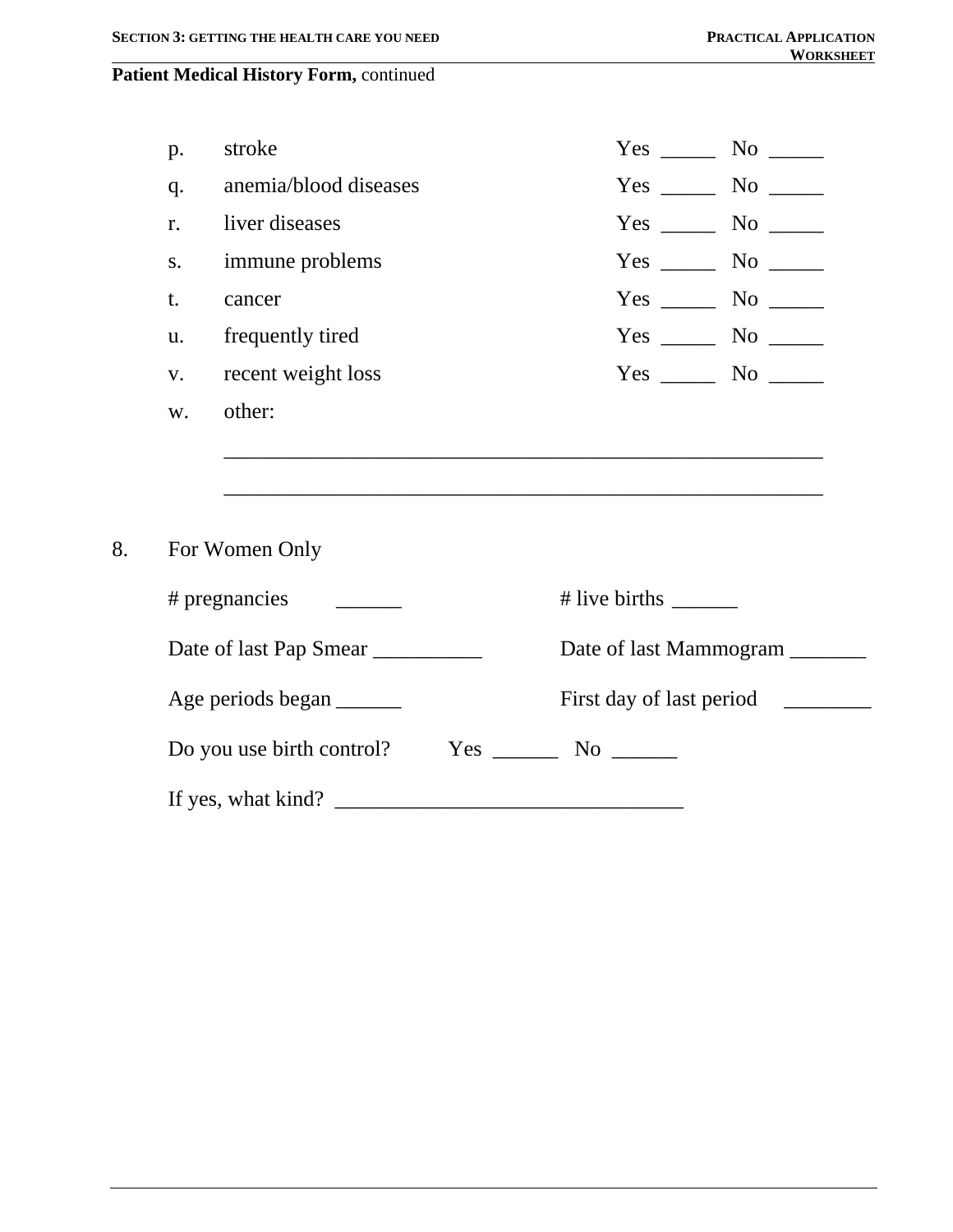# **Patient Family History Form**

*Directions:* You are the patient. At home, fill out this form with the patient's information. You do not need to share this with your instructor or the class.

Has anyone in your family ever had any of the following?

|                                      | Yes | N <sub>0</sub> | If yes, who? (e.g., father, mother,<br>sibling, son, daughter, grandparent,<br>etc.) |
|--------------------------------------|-----|----------------|--------------------------------------------------------------------------------------|
| arthritis                            |     |                |                                                                                      |
| diabetes                             |     |                |                                                                                      |
| hypertension/<br>high blood pressure |     |                |                                                                                      |
| high cholesterol                     |     |                |                                                                                      |
| mental illness                       |     |                |                                                                                      |
| kidney disease                       |     |                |                                                                                      |
| osteoporosis                         |     |                |                                                                                      |
| sexual/physical<br>abuse             |     |                |                                                                                      |
| thyroid disease                      |     |                |                                                                                      |
| <b>HIV/AIDS</b>                      |     |                |                                                                                      |
| heart disease/<br>heart attack       |     |                |                                                                                      |
| substance abuse                      |     |                |                                                                                      |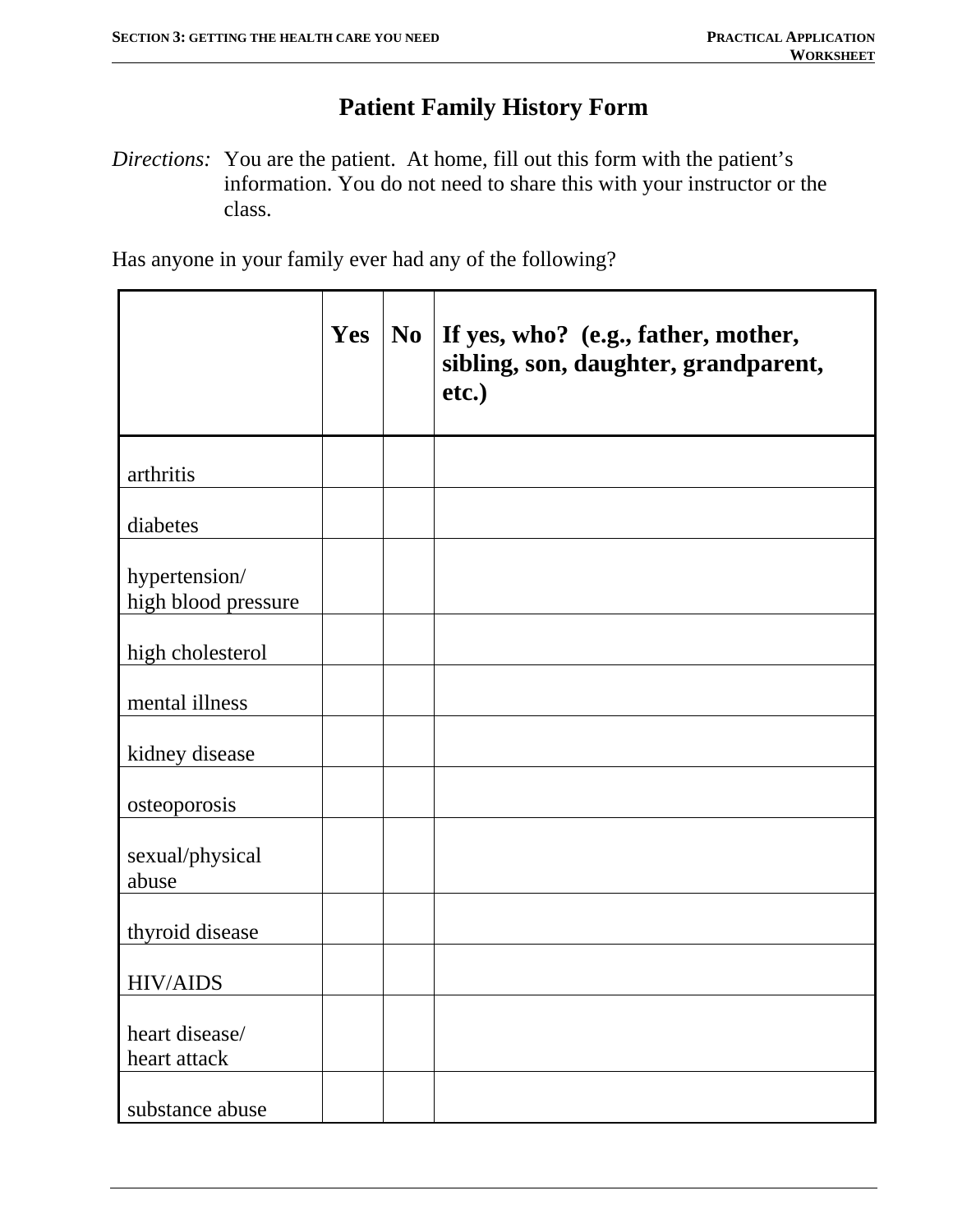#### **Patient Family History Form,** continued

|                                         |  | Yes   No   If yes, who? (e.g., father, mother,<br>sibling, son, daughter, grandparent, etc.) |
|-----------------------------------------|--|----------------------------------------------------------------------------------------------|
| alcoholism                              |  |                                                                                              |
| asthma                                  |  |                                                                                              |
| seizures                                |  |                                                                                              |
| stroke                                  |  |                                                                                              |
| anemia/blood<br>disease                 |  |                                                                                              |
| liver diseases                          |  |                                                                                              |
| immune problems                         |  |                                                                                              |
| cancer - fill in the<br>blank for type: |  |                                                                                              |
|                                         |  |                                                                                              |
| other disease - fill in<br>the blank:   |  |                                                                                              |
|                                         |  |                                                                                              |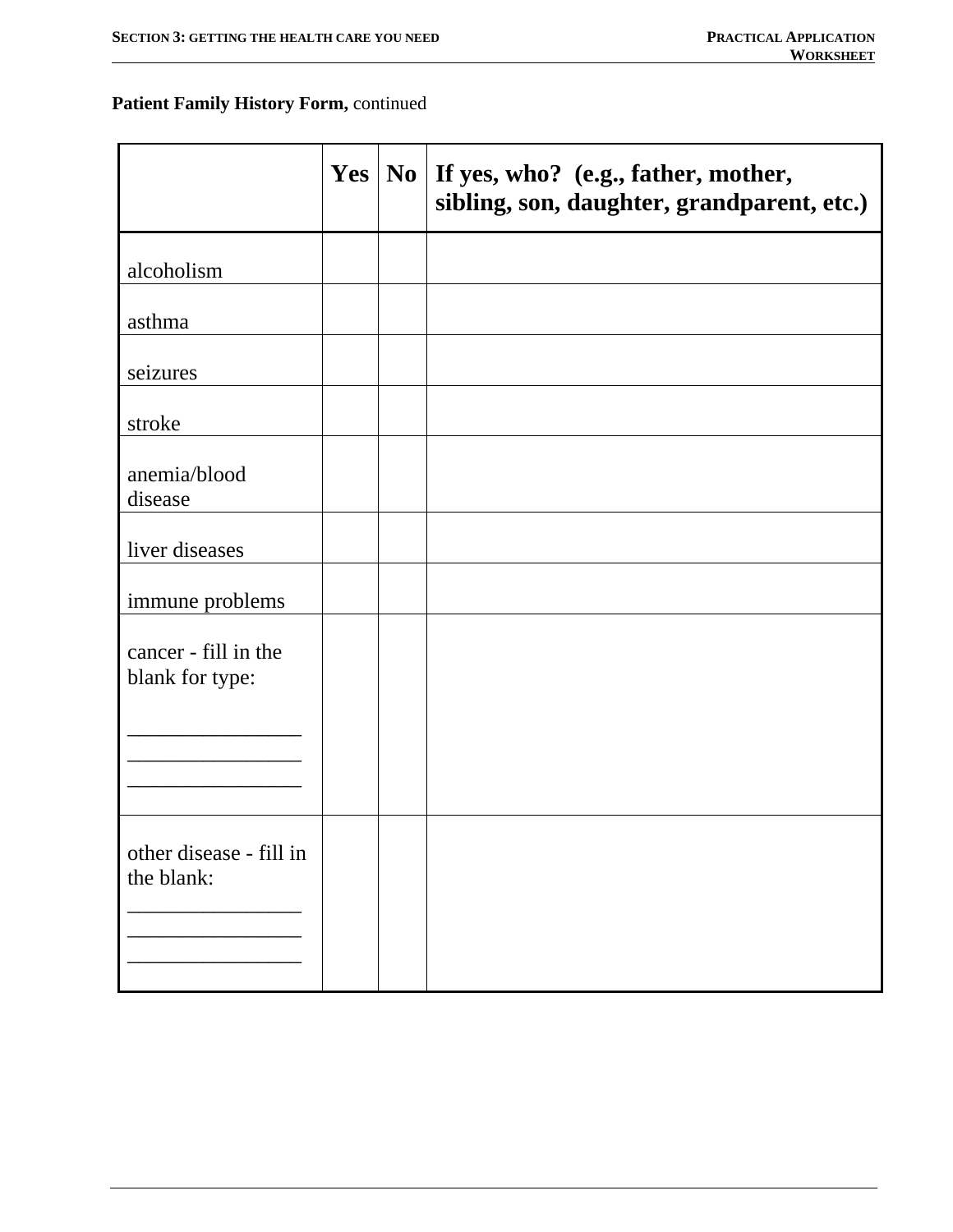## **Patient Dental Form**

*Directions:* You are the patient. At home, fill out this form with your information. You do not need to share this with your instructor or the class.

| 1.  |               | Do your gums bleed while brushing or flossing?                          | $Yes \_\_ No \_\_$ |
|-----|---------------|-------------------------------------------------------------------------|--------------------|
| 2.  |               | Are your teeth sensitive to hot or cold<br>liquids/foods?               | $Yes \_\_ No \_\_$ |
| 3.  |               | Are your teeth sensitive to sweet or sour<br>liquids/foods?             | $Yes$ No $\Box$    |
| 4.  |               | Do you feel pain in any of your teeth?                                  | $Yes \_\_ No \_\_$ |
| 5.  |               | Do you have any sores or lumps in or near<br>your mouth?                | $Yes \_\_ No \_\_$ |
| 6.  |               | Have you had any head, neck or jaw injuries?                            | $Yes \_\_ No \_\_$ |
| 7.  |               | Have you ever experienced any of the following<br>problems in your jaw: |                    |
|     | a.            | Clicking?                                                               | $Yes \_\_ No \_\_$ |
|     | $\mathbf b$ . | Pain (joint, ear, side of face)?                                        | $Yes \_\_ No \_\_$ |
|     | c.            | Difficulty in opening or closing?                                       | $Yes \_\_ No \_\_$ |
|     | d.            | Difficulty in chewing?                                                  | $Yes \_\_ No \_\_$ |
| 8.  |               | Do you have headaches often?                                            | $Yes \_\_ No \_\_$ |
| 9.  |               | Do you clench or grind your teeth?                                      | $Yes \_\_ No \_\_$ |
| 10. |               | Do you bite your lips or cheeks often?                                  | $Yes \_\_ No \_\_$ |